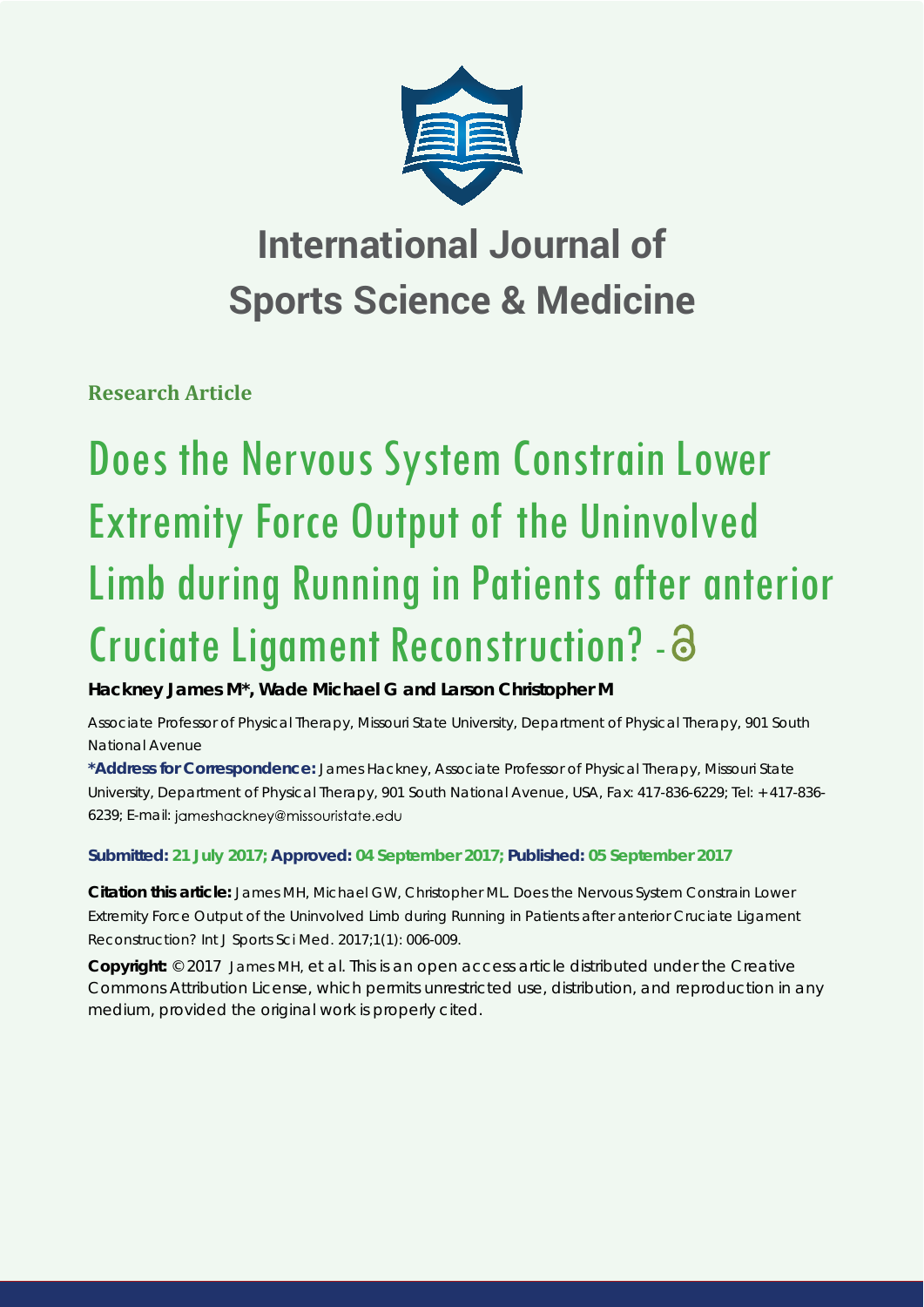#### **ABSTRACT**

This study was designed to test whether Maximum Vertical Ground Reaction Force (MVGRF) of the nonsurgical limb of patients after ACLR could be predicted from the MVGRF of the surgical limb while running with a stiff surface underfoot. We measured the MVGRF of 6 patients who were 5 to 14 weeks post ACLR while they ran for 60 seconds in shoes modified with stiff, 1 cm. thick outsoles. The MVGRF measured from the patients' surgical limbs accounted for .952 of the variance of their non-surgical limbs. One explanation for this finding is that the central nervous system constrained the MVGRF of the nonsurgical side in order to maintain an equivalent vertical forces during gait and prevent asymmetry.

#### **INTRODUCTION**

Serious injury of the Anterior Cruciate Ligament (ACL) of the knee is a widespread problem, especially among participants in recreational or competitive sports. According to [1], about 1 of every 3000 individuals in the U.S. suffers an ACL injury at some point; with over 100,000 occurrences reported annually. For example, in 2002, at least 7,000 ACL injuries were reported in high school female basketball players, which accounted for 1 out of every 65 participants. Rates of ACL injury in soccer have been estimated at up to 3.7 for every 1000 hours of active participation [2], accounting for thousands of additional ACL injuries yearly.

Isokinetic studies have demonstrated that individuals who have recently undergone Anterior Cruciate Ligament Reconstruction (ACLR) generally demonstrate significant deficits in knee joint torque relative to the non-surgical side, especially in knee extension [3-7] found that only 15% of adolescents who had undergone ACLR had recovered 85% of knee extension torque when measured at  $180^\circ$  per second, compared to the non-surgical side, 3 months postoperatively. [5] Found that patients, a year postoperatively, had recovered an average of 82% of isokinetic knee extension torque measured at 180°.

Based upon the greater knee joint torque capacity, one would expect that the non-surgical limbs on these patients to be able to generate a higher ground reaction force in running than the surgical limb, since ground reaction force is the net results of the total joint moments of the lower extremities [8]. The relationship between knee joint torques and maximum ground reaction force was demonstrated in research from [9] who showed that athletes with lower isokinetic strength and power values also had lower ground reaction forces and lower LE stiffness values in jumping. [10] Also showed both lower knee isokinetic torques and maximum ground reaction force in jumping in the non-dominant compared to dominant LE. However, asymmetry of ground reaction force in running would ill-serve the patients if this took place because it would result in a significantly greater energy requirement for running [11]. It would therefore be a logical strategy for the Central Nervous System (CNS) to constrain the stronger limb to produce a submaximal vertical force in order to maintain force output symmetry during running gait. This strategy is more feasible than it would be to somehow facilitate a limb impaired by injury, surgery, and disuse to produce a supramaximal force. Research published by [12] suggested that this may be taking place in patients after ACLR, when they showed that isokinetic knee torque was not predictive of external knee moments during walking (although [12]. measured ground reaction forces for the calculation of the external moments, they did not report them).

With this study, we intended to investigate whether the Maximal Vertical Ground Reaction Force (MVGRF) generated by the surgical limb in patients 14 weeks or less status post unilateral ACL reconstruction can predict the force output of nonsurgical limbs during running with a hard surface underfoot. Evidence of this relationship will imply that potential force output of the stronger (non-surgical) limb is very accurately constrained by the CNS in order to avoid asymmetry of vertical force in running gait.

#### **METHODS AND MATERIALS**

#### **Participants**

Six patients (4 female, 2 male) participated in this study. Their ages ranged from 15 to 30 years (mean =  $20.0 \pm 5.48$ ), and their body mass ranged from 42 to 94 kg (mean =  $63.42 \pm 17.64$ ). The patients had all undergone ACLR (and in one case minor meniscectomy) for unilateral anterior cruciate ligament rupture. In four cases, the graft source was patellar tendon allograft, in one case, it was patellar tendon autograft, and in one case, it was hamstring tendon autograft. By the time of experimental trial, all patients had met the criteria to return to running as part of their rehabilitation. These criteria included being free of pain, having full knee extension and full or close to full knee flexion range of motion, and having manual muscle test grade of the post-surgical limb for knee extension which was categorically the same as that of the non-surgical limb (e.g., 4+/5), and like-wise for knee flexion. The range of time between surgery date and experimental trial was 35 to 98 days (mean =  $66.5$  days  $\pm$  21.63).

#### **Instrumentation**

Pedar insole foot vertical force measurement system: The Pedar insole system (Novel Electronics, Munich, Germany) was used to measure MVGRF. The data gathering components of this instrument are insoles that are shaped like the insole of a shoe, and are constructed of a matrix of 99 sensors, each with an effective sensor area of approximately 1.5 cm<sup>2</sup>. These insoles were placed between the subjects' feet and the commercial insoles of the modified shoes, and were cable connected to mobile data gathering box, which was in turn cable connected to a computer. Because of the mathematical relationship between force and pressure (force = pressure X area) a researcher is easily able to analyze data either as pressure or as vertical force.

The sampling rate of the Pedar used in this study was 50 Hz (once every 20 milli-seconds). Researchers have previously demonstrated that the integrals of vertical force profiles generated by the Pedar at 50 Hz correlated closely to those generated by force plates sampling at 99 Hz,  $r = .99$  [13] and at 1000 Hz,  $r = .95$  [14]. We expected that at 50 Hz, the foot contact force profile (an example of which is illustrated in Figure 1) would be sampled at least 4 times before it reached the propulsive peak vertical force, and at least 10 times for even the shortest foot contact period. As described in the article by [15] the propulsive peak ground reaction force reaches its maximum at about 85 milliseconds. The propulsive peak is the parameter of interest in this study because it reflects (among other factors) the output of muscular tensions.

Modified shoes: Shoes ('Athletic Works, Major', Walmart, Bentonville, AR, USA) were modified by gluing an outsole attachment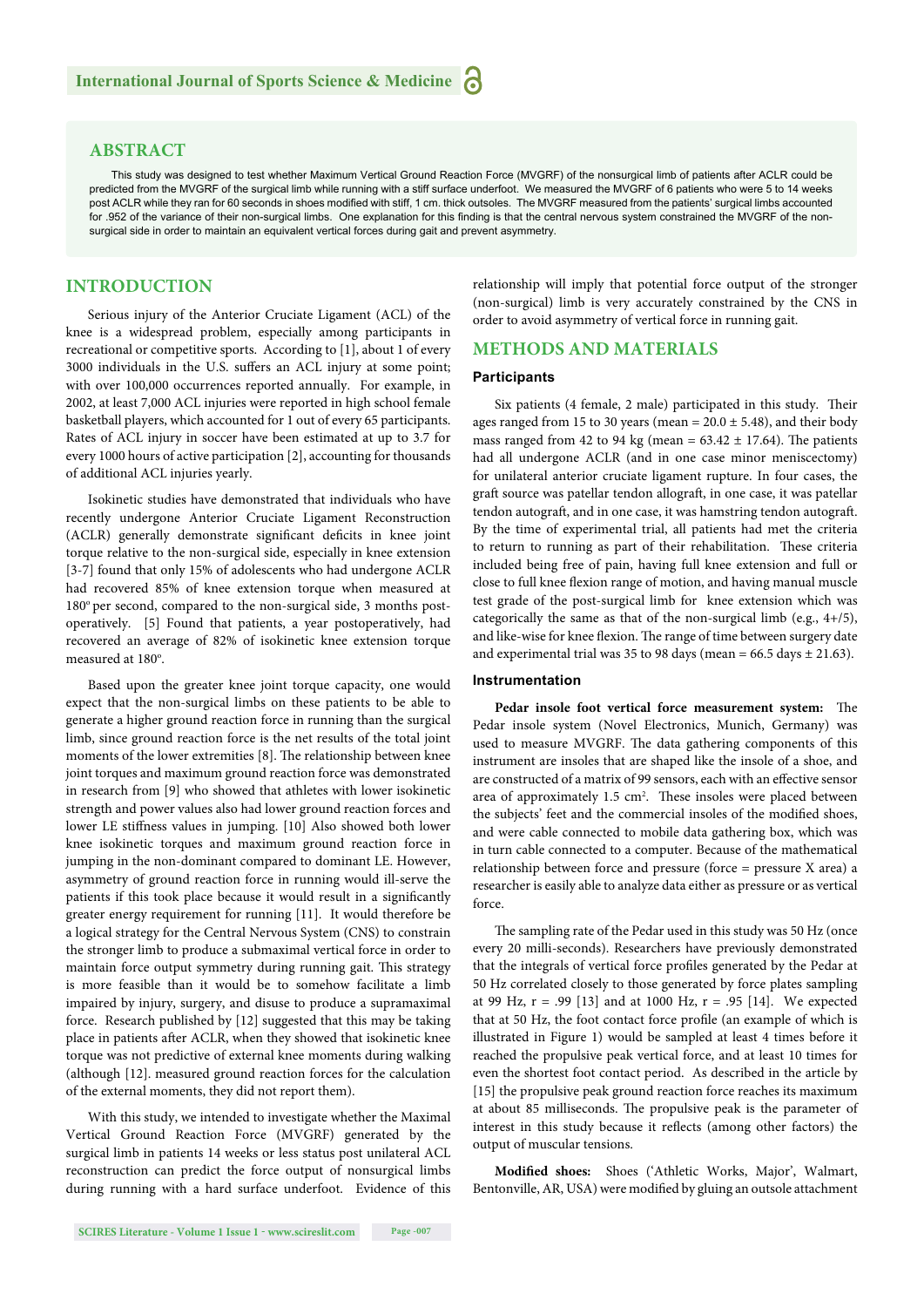#### **International Journal of Sports Science & Medicine**

to the factory outsole (see Figure 2). The outsole attachment was 1 cm thick pad of ethyl vinyl-acetate, glued onto each of 6 sets of identical shoes of successive sizes (American men's sizes 6 ½, 7 ½, 8 ½, 9 ½, 10  $\frac{1}{2}$ , and 12). The outsole had a durometer rating of 55 Shore. The use of these shoes insured that stiffness underfoot was uniform between all patient participants. The modified shoes had a semi-curved last to accommodate the maximum number of participants.

**Procedure:** Volunteer participants read and signed consent forms and were then weighed for body mass. The Pedar insoles of the appropriate size were placed inside the shoes by one of the investigators prior to the subjects donning them. These data were collected initially as part of another experiment investigating the ability of patients who had undergone ACLR to adjust MVGRF to change in hardness underfoot during running [16].

During each trial, each patient walked on the treadmill for 60 seconds as a warm up, and then advanced the treadmill speed to a self-selected, comfortable running speed. Once they had reached their self-selected speed, he or she signaled the investigator to begin data collection, which continued for 60 seconds.

During the running trials, the mobile data gathering unit was supported by the investigator standing beside the participant. The vertical ground reaction force data collection took place in real time via cable connection from the mobile data gathering unit to a computer. The data were normalized by dividing resultant Newtons of force by kilograms body mass.

Figure 1 portrays an example of the output of the Pedar from a single foot contact. In the vertical force profile generated, the passage of time is represented on the x-axis, and force underfoot is represented on the y-axis. For each force profile, the 60 consecutive msec. with the highest force for each foot contact (representing the interval enclosed by 4 data points per each foot contact) was averaged to generate a MVGRF value for that foot contact, and then all resulting force values from every foot contact within the 60 second trial were averaged to generate a mean MVGRF value for that limb. This ranged from 60 to 100 foot contacts per limb, depending upon the cadence of the participant.

**Statistical Analysis:** Trial means were used to perform linear regression analysis on the body-mass normalized MVGRF in running between the surgical and non-surgical side. The surgical limb trial mean values for each participant served as the predictor variable, and the non-surgical trial mean values as the response variable.

#### **RESULTS**

Coefficient of regression  $(r^2)$  indicated that the MVGRF of the surgical limb accounted for .952 of the variance in MVGRF of the non-surgical limb,  $P = .001$ . See Figure 3 for the scatter plot and regression line of the surgical vs. non-surgical limb MVGRF for each patient.

#### **DISCUSSION**

The finding of this study is that with patients who have had recent  $(5$  to 14 weeks previous) ACLR, while running in shoes modified with a hard outsole, MVGRF on the nonsurgical side can be predicted from MVGRF on the surgical side. Because previous studies describe that the non-surgical limb can generate greater knee muscle torque compared to the surgical side, it stands to reason that the nonsurgical side is easily able to exceed the MVGRF of the surgical side. The findings suggest that the central nervous system may be constraining the MVGRF of the non-surgical side in order to maintain symmetry in running gait during running with a hard surface underfoot.



Figure 1: Representative Example of a Force Profile from a Single Foot **Contact** 



**Figure 2: Example of modified shoes.** 



The study we have described was novel in examining the effect of an anatomical impairment upon the phenomenon of regulation of support vector, i.e. the force component of the stiffness ratio;  $k =$  $f/\Delta l$ . The equality of force demonstrated between the surgical and non-surgical limb during running with these patients suggests that the regulation of stiffness is a robust phenomenon, and that the CNS is able to use neural input regarding force output to maintain interlimb coordination of the support vector during running.